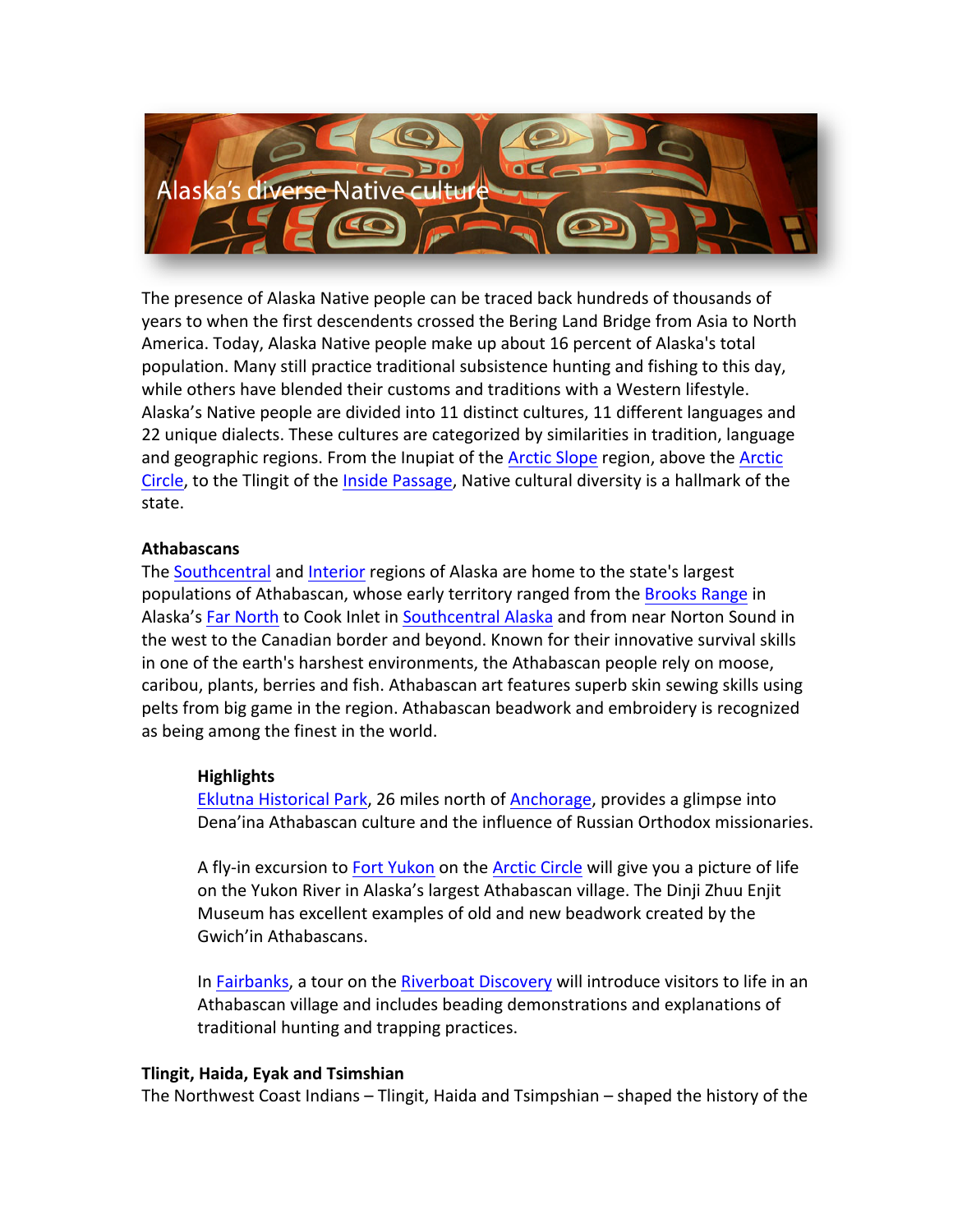Inside Passage. Known as fishermen, hunters, artisans and carvers, the indigenous people of this region were blessed with milder temperatures and abundant food, which allowed an artistic culture to flourish. Perhaps most iconic among these works of art are the intricate totem poles they created, some of which reach 90 feet tall. Today, the craftsmen of the region are also known for their handmade dance masks, decorative paddles, button blankets and finely woven cedar bark and spruce root baskets.

#### **Highlights**

Chief Shakes Island, in Wrangell, features an impressive collection of totem poles and the Shakes Community House. Tlingit and Tsimshian petroglyphs can also be found at Petroglyph Beach State Historic Park.

Saxman Native Village, located three miles south of Ketchikan, has more than two-dozen cedar totem poles, comprising one of the world's largest collections of totemic art in the world. Ketchikan is also home to Totem Bight State Park, featuring the largest collection of totems in Alaska.

The Sheldon Museum & Cultural Center in Haines is a cultural and historic center with Tlingit exhibits, featuring basketry, carvings and informational displays on fishing and dance.

In Sitka, Sitka National Historical Park also features a large collection of totem poles arranged along a mile-long walking path through the forest. At the visitor center, Tlingit carvers work on new poles and other carvings and answer questions about their craft.

### **Aleut and Alutiiq**

The Aleuts of the Aleutian Islands were the first Alaskans in contact with Europeans hired to explore for the czars of Russia in the  $18<sup>th</sup>$  century. These maritime people depend on fish, sea otters, seals and whales for subsistence. Today the Russian influence on their way of life remains and the Russian Orthodox Church plays a large part in their lives. The largest single population of Aleuts lives on the Pribilof Islands  $-$ St. Paul and St. George  $-$  in the Bering Sea. Others remain in the Aleutian Islands, on Kodiak Island and throughout the Alaska Peninsula.

### **Highlights**

The Alutiiq Museum and Archaeological Repository in Kodiak provides a general overview of prehistoric Alutiiq life and includes an exhibit gallery, traveling displays, a repository and museum store.

The Kodiak Island Convention & Visitors Bureau provides visitor information on the six Native villages on the island and on other activities such as bear viewing on the Katmai Coast.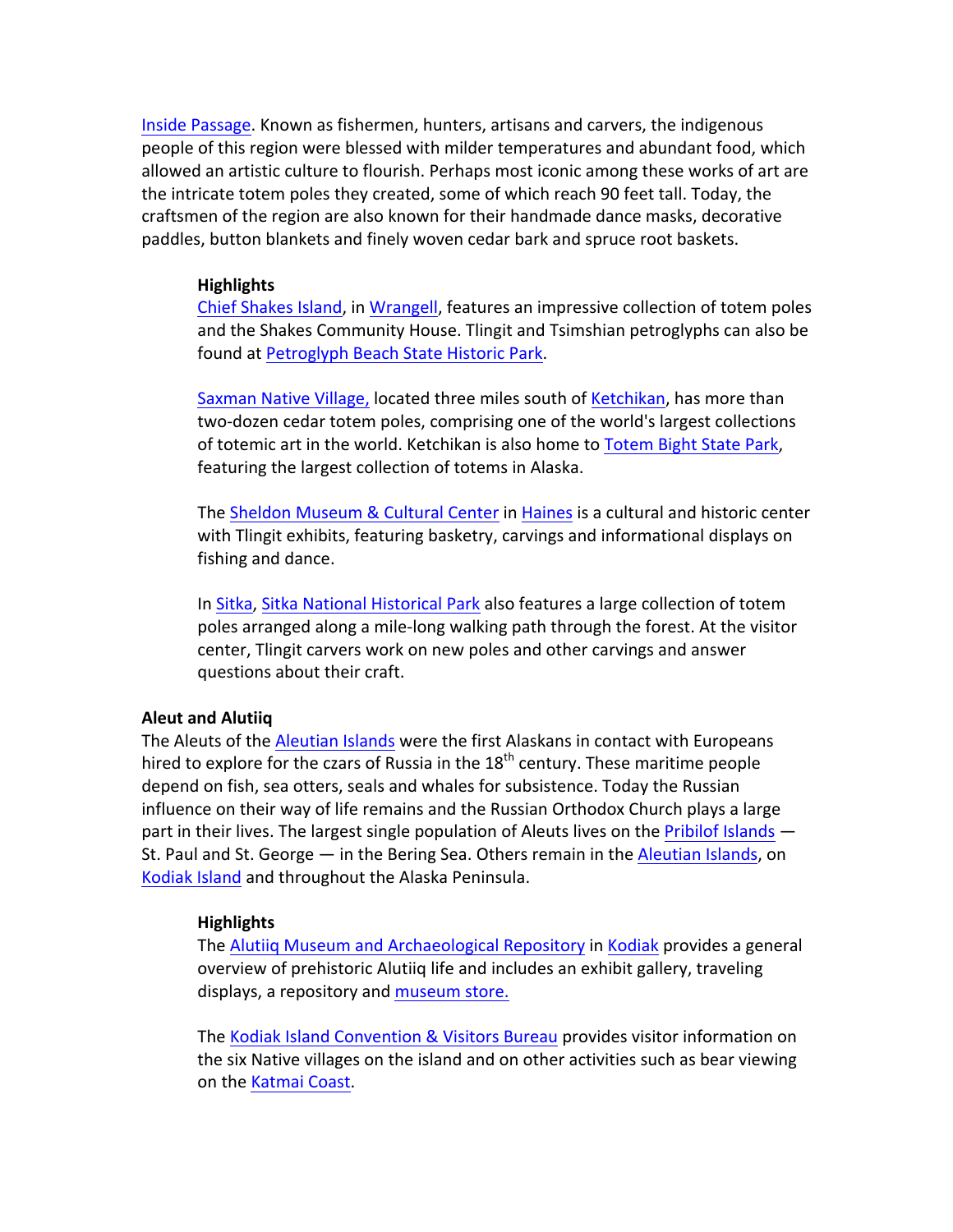# **Yup'ik and Cu'pik**

Named after the two main dialects of the Yup'ik language, the Yup'ik and Cup'ik people live in various parts of Western Alaska, primarily in the region defined by the Yukon and Kuskokwim rivers. The largest Yup'ik community in Alaska is Bethel, which serves as a hub to several smaller villages in the area. Like the Yup'ik of Saint Lawrence Island and the Inupiat of the Far North, they depend on a subsistence lifestyle of fishing, hunting and gathering. Traditionally, the Yup'ik relied on the rivers and tributaries in the region for traveling to other villages and to facilitate hunting and fishing, and this lifestyle is still common.

# **Highlights**

Located on the Kuskokwim Campus of the University of Alaska Fairbanks in Bethel, the Yup'iit Piciryarait is a unique facility that celebrates the Yup'ik culture.

The annual Cama-i Dance Festival in Bethel features song and dance from the Native people in the Bethel region and beyond. Held each March, the festival draws participants from surrounding villages and across North America. The slogan of the 2014 event, "Mamcirilleq Yurakun," means "healing with dance."

# **Inupiaq and St. Lawrence Island Yupik**

The Inupiaq and the St. Lawrence Island Yupik people reside in small towns and villages in the north and northwest region of Alaska. Primarily hunting and gathering societies, they largely subsist on what the land provides — hunting whales, seals, walrus and other large animals and gathering berries in season. They also hunt birds and fish when the conditions are right. This region of the state features three larger "hub" communities – Nome, Kotzebue and Barrow – while the rest of the region is composed primarily of small rural villages accessible only by air.

# **Highlights**

The Inupiat Heritage Center in Barrow is part museum, part meeting space and part cultural venue. It includes a cultural arts exhibit room with 14 historical exhibits of the Inupiat people.

The Northwest Arctic Heritage Center, located in Kotzebue, opened in January 2010 and is jointly managed by the National Park Service and NANA, an Alaska Native corporation. The center provides Far North visitors a new destination for information and cultural events.

# **Additional Resources**

The Anchorage Museum's permanent collection depicts 10,000 years of Alaska history and culture. Its newest addition, the Smithsonian Arctic Studies Center, includes rare Alaska Native heritage objects from the Smithsonian Institution.

The Alaska Native Heritage Center is a cultural center in Anchorage depicting the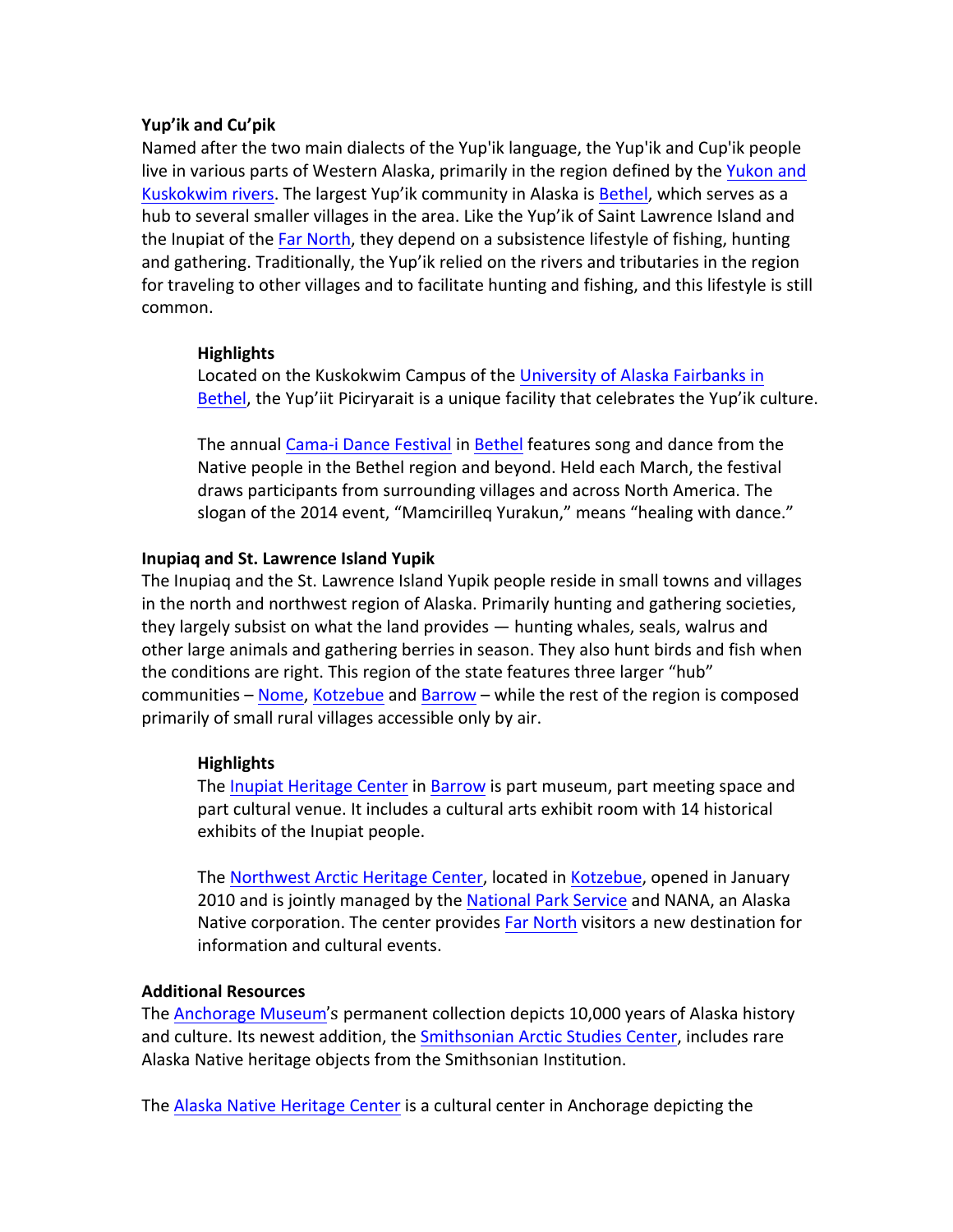heritage of Alaska's eleven major cultural groups. The center hosts Native dance performances, classes and special events.

The University of Alaska Museum of the North in Fairbanks features cultural and historical exhibits from all regions of the state, as well as 2,000 years of art including ivory carvings and Alaska Native paintings and sculptures.

The Alaska State Museum is located in Juneau and hosts a spectacular collection of Alaskan artifacts and objects from Inupiat, Athabascan, Aleut and Northwest Coast groups. 

**If You Go**

**State of Alaska** www.travelalaska.com/media Phone: (800) 327-9372

**National Park Service – Alaska Region** www.nps.gov/akso Phone: (907) 644-3510

**Alaska Native Heritage Center** www.alaskanative.net Phone: (800) 315-6608

**Alaska State Museum** www.museums.state.ak.us Phone: (907) 465-2901

**Alutiiq Museum and Archaeological Repository** alutiiqmuseum.org Phone: (907) 486-7004

**Anchorage Museum** www.anchoragemuseum.org Phone: (907) 929-9201

**Camai Dance Festival** www.camai.org

**Cape Fox Tours** www.capefoxtours.com Phone: (907) 225-4846

**Chief Shakes Island** shakesisland.com Phone: (907) 874-4304

**Discover Kodiak** www.kodiak.org Phone: (800) 789-4782

**Eklutna Historical Park** www.eklutnahistoricalpark.org Phone: (907) 688-6026

**Explore Fairbanks** www.explorefairbanks.com Phone: (800) 327-5774

**Haines Convention & Visitors Bureau** www.haines.ak.us Phone: (800) 458-3579

**Inupiat Heritage Center** www.nps.gov/inup Phone: (907) 852-0422